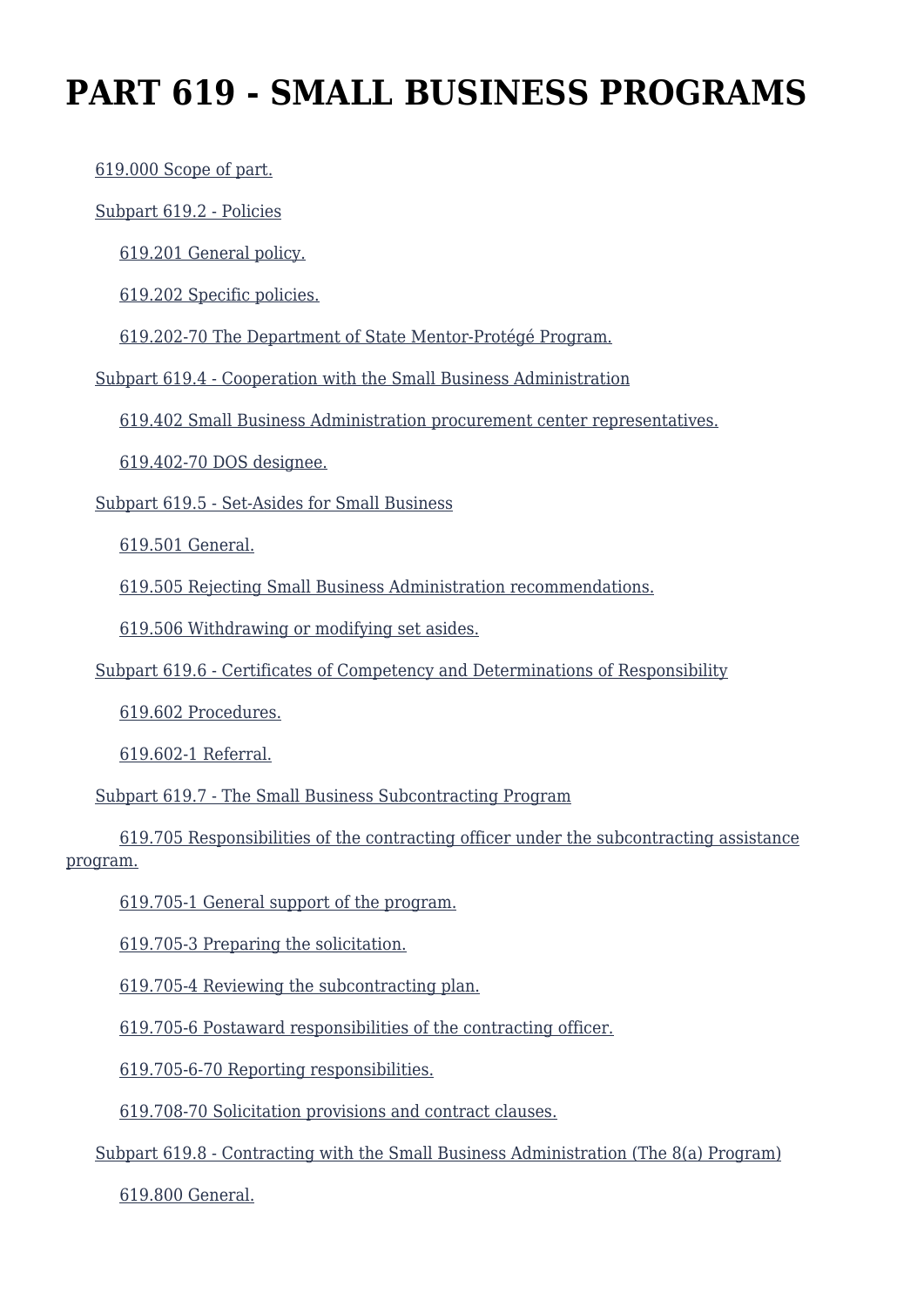[619.803 Selecting acquisitions for the 8\(a\) program.](https://origin-www.acquisition.gov/%5Brp:link:dosar-part-619%5D#Section_619_803_T48_4043218612)

 [619.803-70 Responsibilities of the Office of Small and Disadvantaged Business Utilization](https://origin-www.acquisition.gov/%5Brp:link:dosar-part-619%5D#Section_619_803_70_T48_4043218613) [\(A/SDBU\).](https://origin-www.acquisition.gov/%5Brp:link:dosar-part-619%5D#Section_619_803_70_T48_4043218613)

[619.803-71 Simplified procedures for 8\(a\) acquisitions under MOUs.](https://origin-www.acquisition.gov/%5Brp:link:dosar-part-619%5D#Section_619_803_71_T48_4043218614)

[619.804 Evaluation, offering, and acceptance.](https://origin-www.acquisition.gov/%5Brp:link:dosar-part-619%5D#Section_619_804_T48_4043218615)

[619.804-2 Agency offering.](https://origin-www.acquisition.gov/%5Brp:link:dosar-part-619%5D#Section_619_804_2_T48_4043218616)

[619.804-3 SBA acceptance.](https://origin-www.acquisition.gov/%5Brp:link:dosar-part-619%5D#Section_619_804_3_T48_4043218617)

[619.804-3-70 SBA Acceptance Under MOUs for Acquisitions Exceeding \\$150,000.](https://origin-www.acquisition.gov/%5Brp:link:dosar-part-619%5D#Section_619_804_3_70_T48_4043218618)

[619.805 Competitive 8\(a\).](https://origin-www.acquisition.gov/%5Brp:link:dosar-part-619%5D#Section_619_805_T48_4043218619)

[619.805-2 Procedures.](https://origin-www.acquisition.gov/%5Brp:link:dosar-part-619%5D#Section_619_805_2_T48_40432186110)

[619.806 Pricing the 8\(a\) contract.](https://origin-www.acquisition.gov/%5Brp:link:dosar-part-619%5D#Section_619_806_T48_40432186111)

[619.808 Contract negotiation.](https://origin-www.acquisition.gov/%5Brp:link:dosar-part-619%5D#Section_619_808_T48_40432186112)

[619.808-1 Sole source.](https://origin-www.acquisition.gov/%5Brp:link:dosar-part-619%5D#Section_619_808_1_T48_40432186113)

[619.810 SBA appeals.](https://origin-www.acquisition.gov/%5Brp:link:dosar-part-619%5D#Section_619_810_T48_40432186114)

[619.811 Preparing the contracts.](https://origin-www.acquisition.gov/%5Brp:link:dosar-part-619%5D#Section_619_811_T48_40432186115)

[619.811-1 Sole source.](https://origin-www.acquisition.gov/%5Brp:link:dosar-part-619%5D#Section_619_811_1_T48_40432186116)

[619.811-2 Competitive.](https://origin-www.acquisition.gov/%5Brp:link:dosar-part-619%5D#Section_619_811_2_T48_40432186117)

[619.811-3 Contract clauses.](https://origin-www.acquisition.gov/%5Brp:link:dosar-part-619%5D#Section_619_811_3_T48_40432186118)

[619.812 Contract administration.](https://origin-www.acquisition.gov/%5Brp:link:dosar-part-619%5D#Section_619_812_T48_40432186119)

[619.870 Acquisition of technical requirements.](https://origin-www.acquisition.gov/%5Brp:link:dosar-part-619%5D#Section_619_870_T48_40432186120)

### **619.000 Scope of part.**

(b) It is the Department's policy to provide maximum opportunities for U.S. small businesses to participate in the acquisition process. DOS contracts that are awarded domestically for performance overseas shall be subject to the Small Business Act as a matter of policy. Contracts that are both awarded and performed overseas should comply on a voluntary basis.

### **Subpart 619.2 - Policies**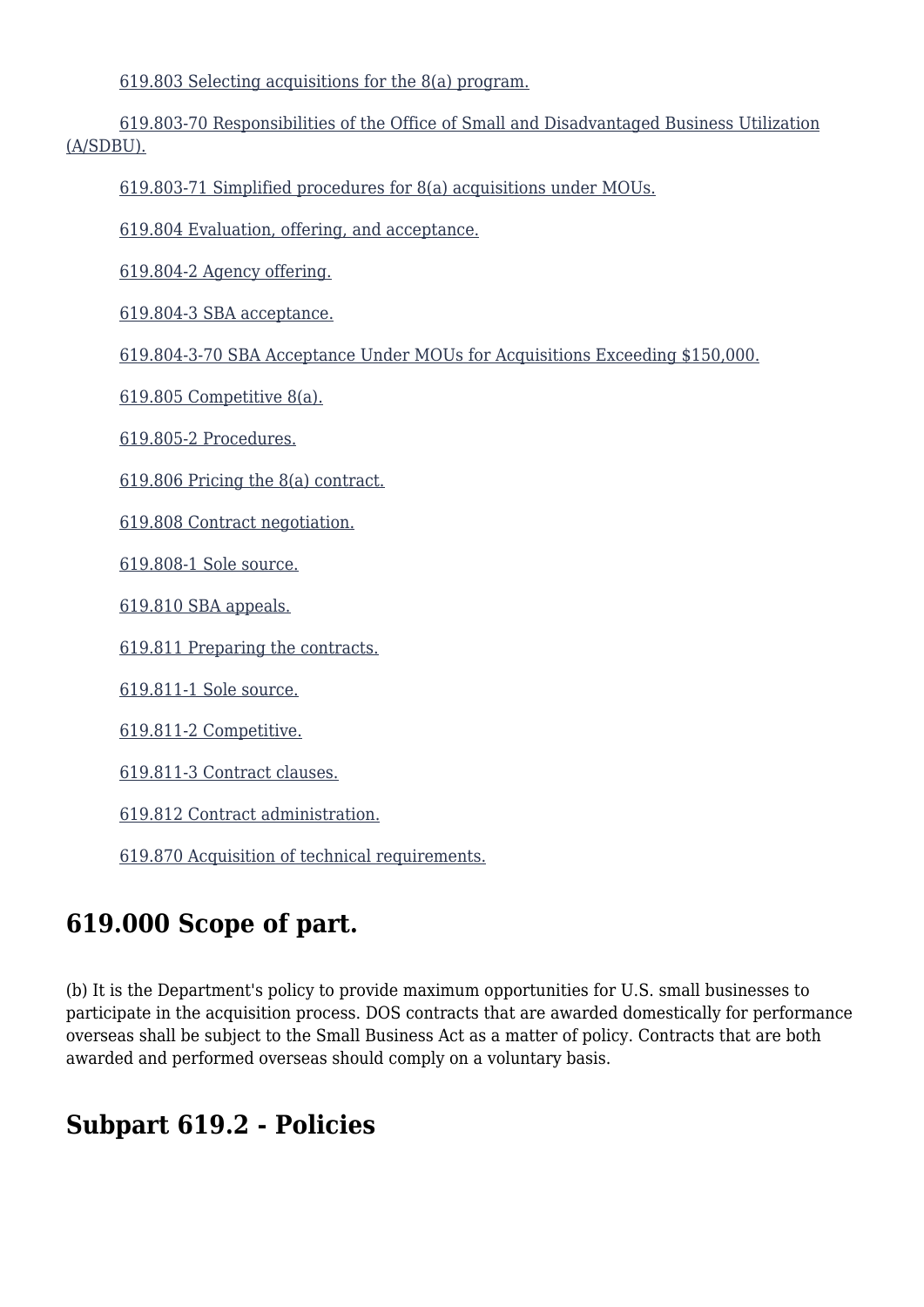### **619.201 General policy.**

(a) The Operations Director, Office of Small and Disadvantaged Business Utilization (OSDBU), is responsible for performing all functions and duties prescribed in FAR 19.201(c) and (d).

(b) In addition to the requirements of FAR 19.201(b), each head of the contracting activity, or designee, is responsible for establishing in coordination with the OSDBU Operations Director annual goals for the DOS small business program.

(d) Pursuant to FAR 19.201(d), each Small and Disadvantaged Business Utilization Specialist (SDBUS) is responsible for -

(1) Maintaining a program to locate capable small business, small disadvantaged business, womenowned small business, HUBZone small business, veteran-owned small business, and service-disabled veteran-owned small business sources to fulfill DOS acquisition requirements;

(2) Coordinating inquiries and requests for advice from small business, small disadvantaged business, women-owned small business, HUBZone small business, veteran-owned small business, and service-disabled veteran-owned small business concerns on DOS contracting and subcontracting opportunities and other acquisition matters;

(3) Advising contracting activities on new or revised small business policies, regulations, procedures, and other related information;

(4) Assuring that small business, small disadvantaged business, women-owned small business, HUBZone small business, veteran-owned small business, and service-disabled veteran-owned small business concerns are provided adequate specifications or drawings by initiating, in writing, with appropriate technical and contracting personnel to ensure that all necessary specifications or drawings for current and future acquisitions, as appropriate, are available;

(5) Reviewing all proposed acquisitions in excess of the simplified acquisition threshold, including commercial items using the simplified acquisition procedures of FAR Subpart 13.5, and task and delivery orders under multiple award contracts exceeding \$2 million, to assure that small business, small disadvantaged business, women-owned small business, HUBZone small business, veteranowned small business, and service-disabled veteran-owned small business concerns will be afforded an equitable opportunity to compete and, as appropriate, initiating recommendations for small business, 8(a), or HUBZone set-asides. This includes proposed contract modifications for new or additional requirements that do not fall within the original scope of the contract and which exceed the simplified acquisition limitation. This does not include the exercising of contract options;

(6) Assuring that contract financing available under existing regulations is offered when appropriate and that requests by small business concerns for such financing are not treated as a handicap in the award of contracts;

(7) Providing assistance to the contracting officer in making determinations concerning responsibility of prospective contractors whenever small business concerns are involved;

(8) Participating in the evaluation of a prime contractor's small, small disadvantaged, woman-owned small, HUBZone small, veteran-owned small, and service-disabled veteran-owned small business subcontracting plans;

(9) Assuring that the participation of small business, small disadvantaged business, women-owned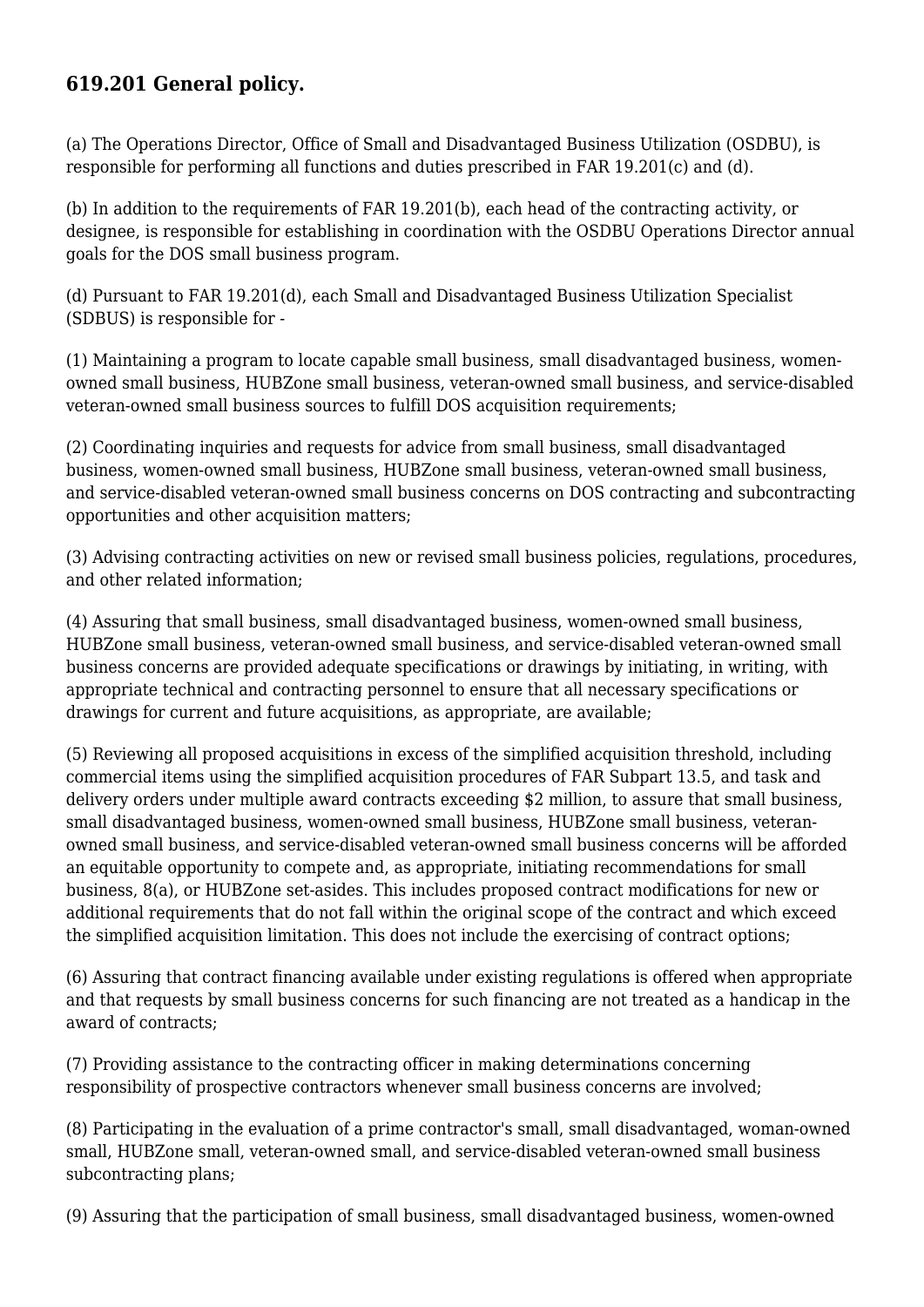small business, HUBZone small business, veteran-owned small business, and service-disabled veteran-owned small business concerns is accurately reported;

(10) Attending, as appropriate, debriefings to unsuccessful small business, small disadvantaged business, women-owned small business, HUBZone small business, veteran-owned small business, and service-disabled veteran-owned small business concerns to assist those firms in understanding requirements for responsiveness and responsibility so that the firm may be able to qualify for future awards;

(11) Making available to SBA copies of solicitations when so requested;

(12) When a bid or offer from a small business, small disadvantaged business, women-owned small business, HUBZone small business, veteran-owned small business, and service-disabled veteranowned small business has been rejected for non-responsiveness or non-responsibility, upon request, aid, counsel, and assist that firm in understanding requirements for responsiveness and responsibility so that the firm may be able to qualify for future awards;

(13) Participating in Government-industry conferences to assist small business concerns, including Business Opportunity/Federal Acquisition Conferences, Minority Business Enterprise Acquisition Seminars and Business Opportunity Committee meetings;

(14) Maintaining a list of supplies and services that have been placed as repetitive small business set-asides;

(15) Participating in the development, implementation, and review of automated source systems to assure that the interests of small business concerns are included;

(16) Advising potential sources how they can obtain information about competitive acquisitions;

(17) Providing small business, small disadvantaged business, women-owned small business, HUBZone small business, veteran-owned small business, and service-disabled veteran-owned small business concerns information regarding assistance available from Federal agencies such as the Small Business Administration, Minority Business Development Agency, Bureau of Indian Affairs, Economic Development Administration, National Science Foundation, Department of Labor and others, including State agencies and trade associations; and

(18) Participating in interagency programs relating to small business matters as authorized by the OSDBU Operations Director.

 $(f)$ 

(1) The Procurement Executive is the agency designee for the purposes of FAR 19.201(f)(1). The written determination shall be forwarded to the Procurement Executive through the OSDBU Operations Director.

### **619.202 Specific policies.**

### **619.202-70 The Department of State Mentor-Protégé Program.**

(a) *Purpose.* The Mentor-Protégé Program is designed to motivate and encourage firms to assist small businesses with business development, including small disadvantaged businesses, women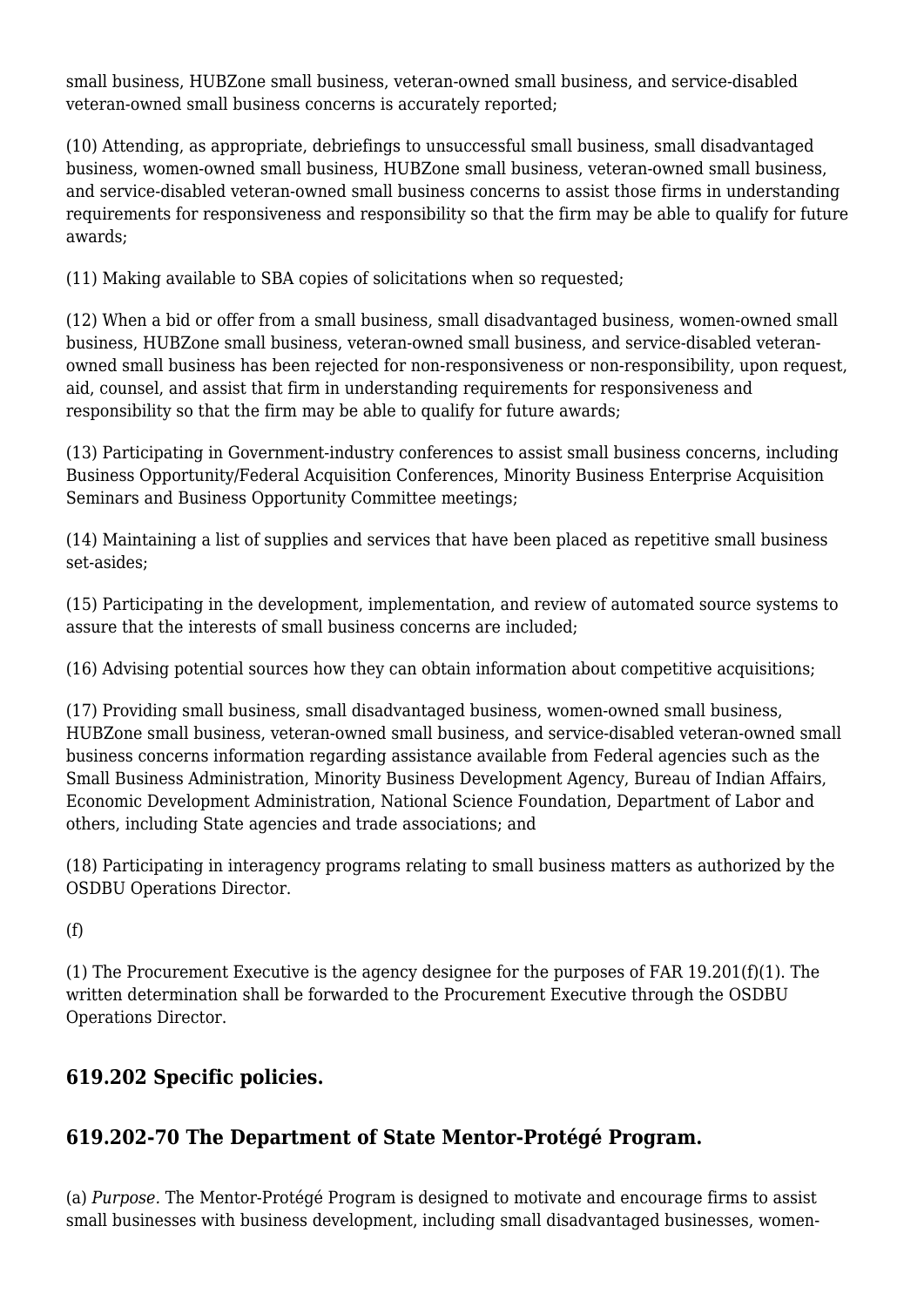owned small businesses, HUBZone small businesses, veteran-owned small businesses and servicedisabled veteran-owned small businesses. The program is also designed to improve the performance of DOS contracts and subcontracts, foster the establishment of long-term business relationships between small businesses and prime contractors, and increase the overall number of small businesses that receive DOS contract and subcontract awards. The program is limited to noncommercial item acquisitions.

(b) *Definitions.* The definitions of small business (SB), HUBZone small business concern (HUBZone), small disadvantaged business (SDB), women-owned small business (WOSB), veteran-owned small business (VOSB), and service-disabled veteran-owned small business (SDVOSB) are the same as found in FAR 2.101.

*Mentor* means a prime contractor that elects to promote and develop small business subcontractors by providing developmental assistance designed to enhance the business success of the protégé.

*Protégé* means a small business, HUBZone small business, small disadvantaged business, womenowned small business, veteran-owned small business, or service-disabled veteran-owned small business that is the recipient of developmental assistance pursuant to a mentor-protégé program.

(c) *Non-affiliation.* For purposes of the Small Business Act, a protégé firm is not considered an affiliate of a mentor firm solely because the protégé firm is receiving developmental assistance from the mentor firm under the program.

(d) *General policy.*

(1) Eligible business prime contractors not included on the "List of Parties Excluded from Federal Procurement and Nonprocurement Programs" that are approved as mentor firms may enter into agreements with eligible protégé.

(2) A firm's status as a protégé under a DOS contract shall not have an effect on the firm's ability to seek other prime contracts or subcontracts.

(e) *Incentives for prime contractor participation.*

(1) Under the Small Business Act (15 U.S.C. 637(d)(4)(E)), DOS is authorized to provide appropriate incentives to encourage subcontracting opportunities for small businesses consistent with the efficient and economical performance of the contract. This authority is limited to negotiated acquisitions.

(2) Before awarding a contract that requires a subcontracting plan, the existence of a mentorprotégé arrangement, and performance, if any, under an existing arrangement, may be considered by the contracting officer in:

(i) Evaluating the quality of a proposed subcontracting plan under FAR 19.704-5; and,

(ii) Assessing the prime contractor's compliance with the subcontracting plans submitted in previous contracts as a factor in determining contractor responsibility under FAR 19.705-5(a)(1).

(3) A non-monetary award may be presented annually (or as often as appropriate) to the mentoring firm providing the most effective developmental support of a protégé. The Mentor-Protégé Program Manager will recommend an award winner to the Operations Director, OSDBU.

(f) *Measurement of program success.* The success of the DOS Mentor-Protégé Program will be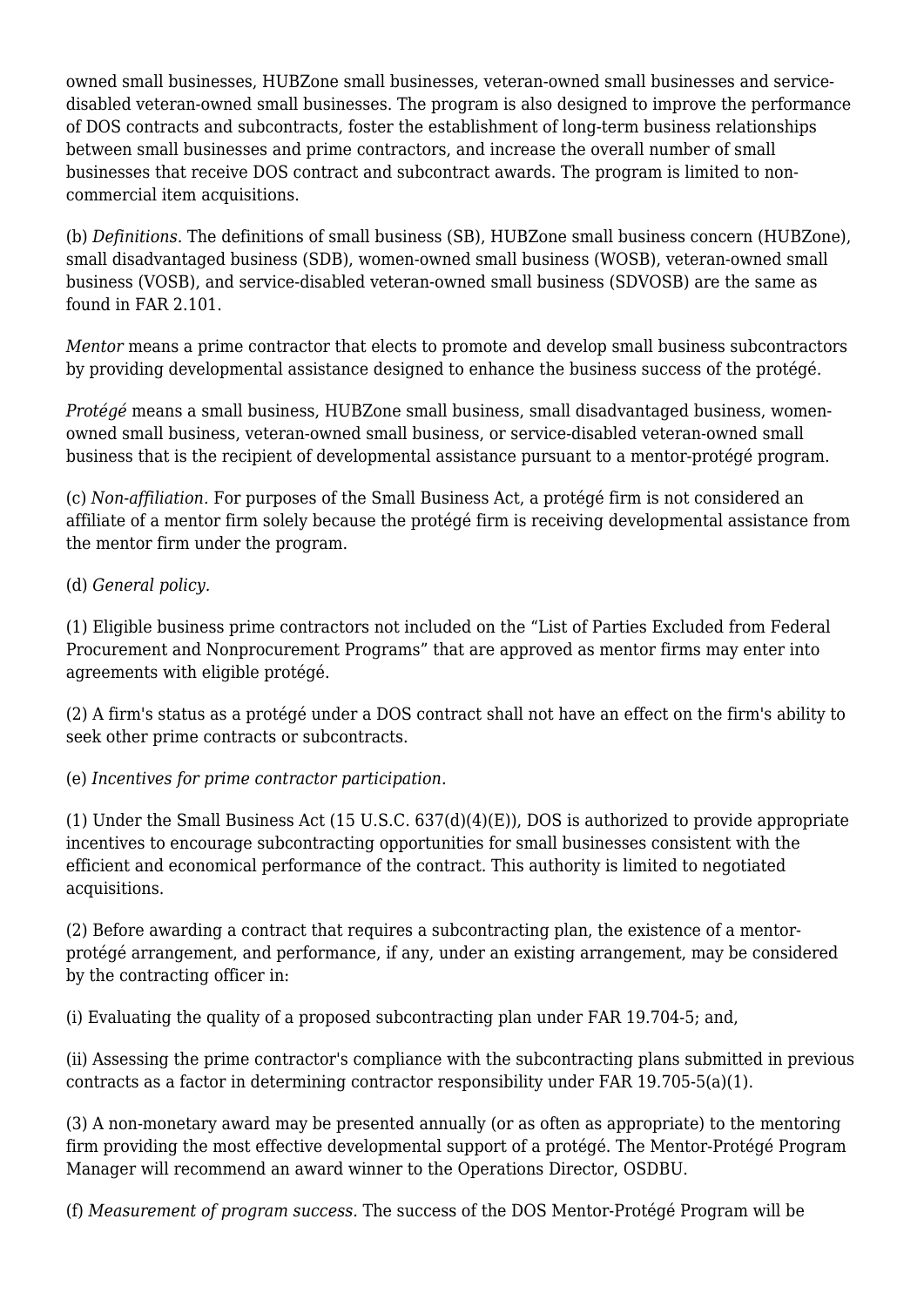measured by:

(1) The increase in the number and dollar value of contracts awarded to protégé firms under DOS contracts from the date the protégé enters the program;

(2) The increase in the number and dollar value of contracts and subcontracts awarded to the protégé under other Federal agencies and commercial contracts; and,

(3) The developmental assistance provided by the mentor firm and the resulting increase in the technical, managerial, financial or other capabilities of the protégé firm, as reported by the protégé.

(g) *Eligibility of mentor firms.* A mentor firm:

(1) May be either a large or small business;

(2) Must be eligible for award of U.S. Government contracts;

(3) Must be able to provide developmental assistance that will enhance the ability of protégé to perform as subcontractors; and,

(4) Will be encouraged to enter into arrangements with protégé and firms with whom they have established business relationships.

(h) *Eligibility of protégé firms.*

(1) A protégé firm must be:

(i) A SB, HUBZone, SDB, WOSB, VOSB, or SDVOSB as those terms are defined in FAR 2.101;

(ii) Small in the NAICS code for the services or supplies to be provided by the protégé to the mentor; and,

(iii) Eligible for award of U.S. Government contracts.

(2) Except for SDB and HUBZone firms, a protégé firm may self-certify to a mentor firm that it meets the requirements set forth in paragraph (h)(1) of this subsection. Mentors may rely in good faith on written representations by potential protégé that they meet the specified eligibility requirements. SDB status eligibility and documentation requirements are determined by FAR 19.304. HUBZone status eligibility and documentation requirements are determined by FAR 19.1303.

(3) Protégé may have multiple mentors. protégé participating in mentor-protégé programs in addition to DOS's program should maintain a system for preparing separate reports of mentoring activity for each agency's program.

(i) *Selection of protégé firms.* (1) Mentor firms are solely responsible for selecting protégé firms. The mentor is encouraged to identify and select a broad base of protégé firms whose core competencies support DOS's mission.

(2) Mentors may have multiple protégé.

(3) The selection of protégé firms by mentor firms may not be protested, except that any protest regarding the size or eligibility status of an entity selected by a mentor shall be handled in accordance with FAR and SBA regulations.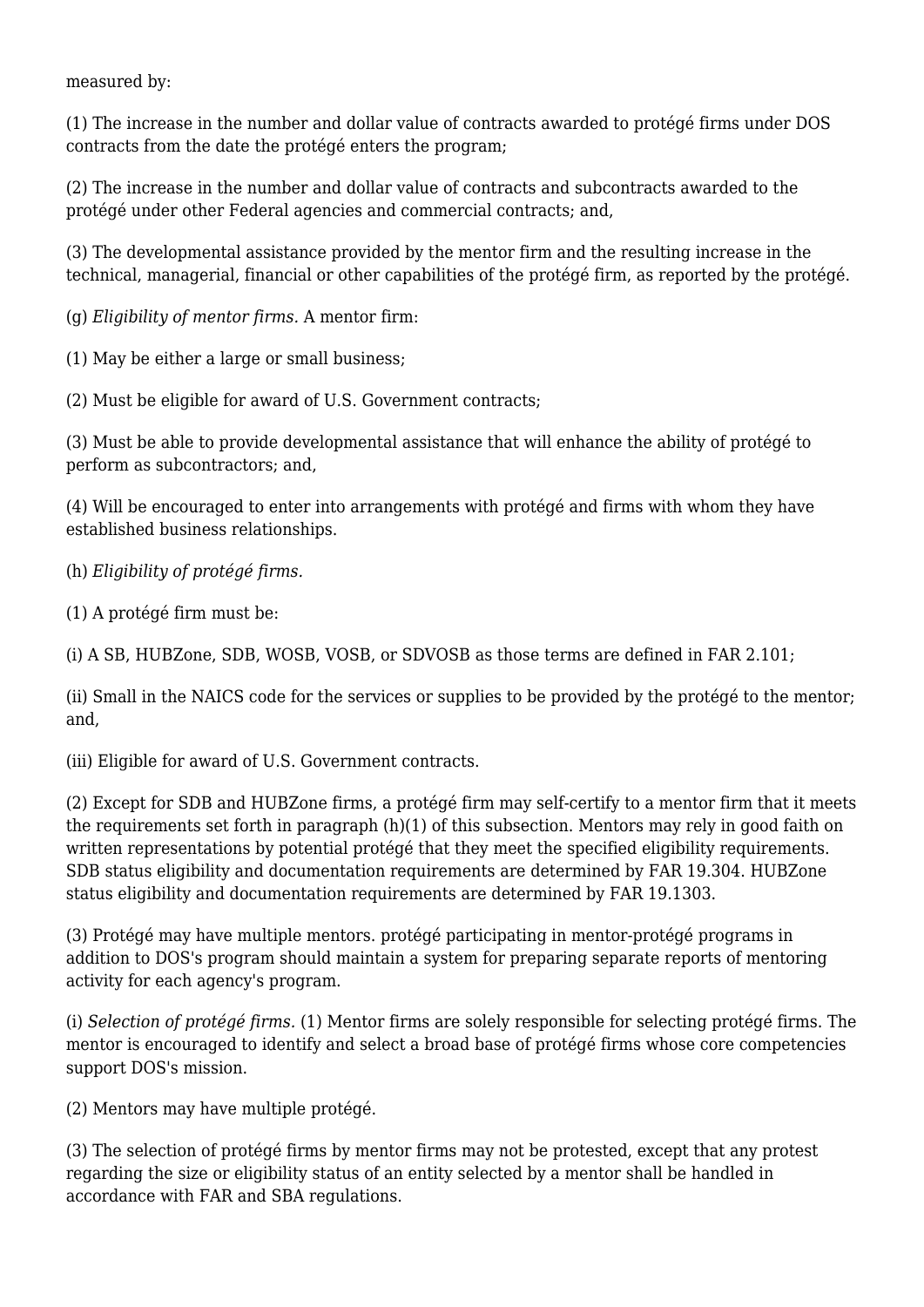#### (j) *Application and agreement process for mentor-protégé teams to participate in the program.*

(1) Firms interested in becoming a mentor firm shall apply in writing to OSDBU. The application (Form DS-4053, Department of State Mentor-Protégé Program Application), shall be evaluated by the nature and extent of technical and managerial support proposed as well as the extent of financial assistance in the form of equity investment, loans, joint-venture support, and traditional subcontracting support proposed.

(2) A proposed mentor shall submit the application form and associated information to OSDBU.

(k) *OSDBU review of application.*

(1) OSDBU shall review the information to ensure the mentor and protégé are eligible and the information provided is complete. OSDBU shall consult with the contracting officer on the adequacy of the proposed mentor-protégé arrangement, and its review shall be complete no later than 30 calendar days after receipt of the application by OSDBU.

(2) Upon completion of the review, OSDBU will advise the mentor if its application is acceptable. The mentor may then implement the developmental assistance program in accordance with the approved agreement.

(3) The agreement defines the relationship between the mentor and protégé firms only. The agreement itself does not create any privity of contract between the mentor or protégé and the DOS.

(l) *Developmental assistance.* The forms of developmental assistance a mentor can provide to a protégé include:

- (1) Management guidance relating to:
- (i) Financial management;
- (ii) Organizational management;
- (iii) Overall business management/planning;
- (iv) Business development; and,
- (v) Technical assistance.
- (2) Loans;
- (3) Rent-free use of facilities and/or equipment;
- (4) Property;
- (5) Temporary assignment of personnel to protégé for purpose of training; and,
- (6) Any other types of permissible, mutually beneficial assistance.

(m) *Obligation.*

(1) A mentor or protégé firm may voluntarily withdraw from the program. However, in no event shall such withdrawal impact the program mission and contractual requirements under the prime contract.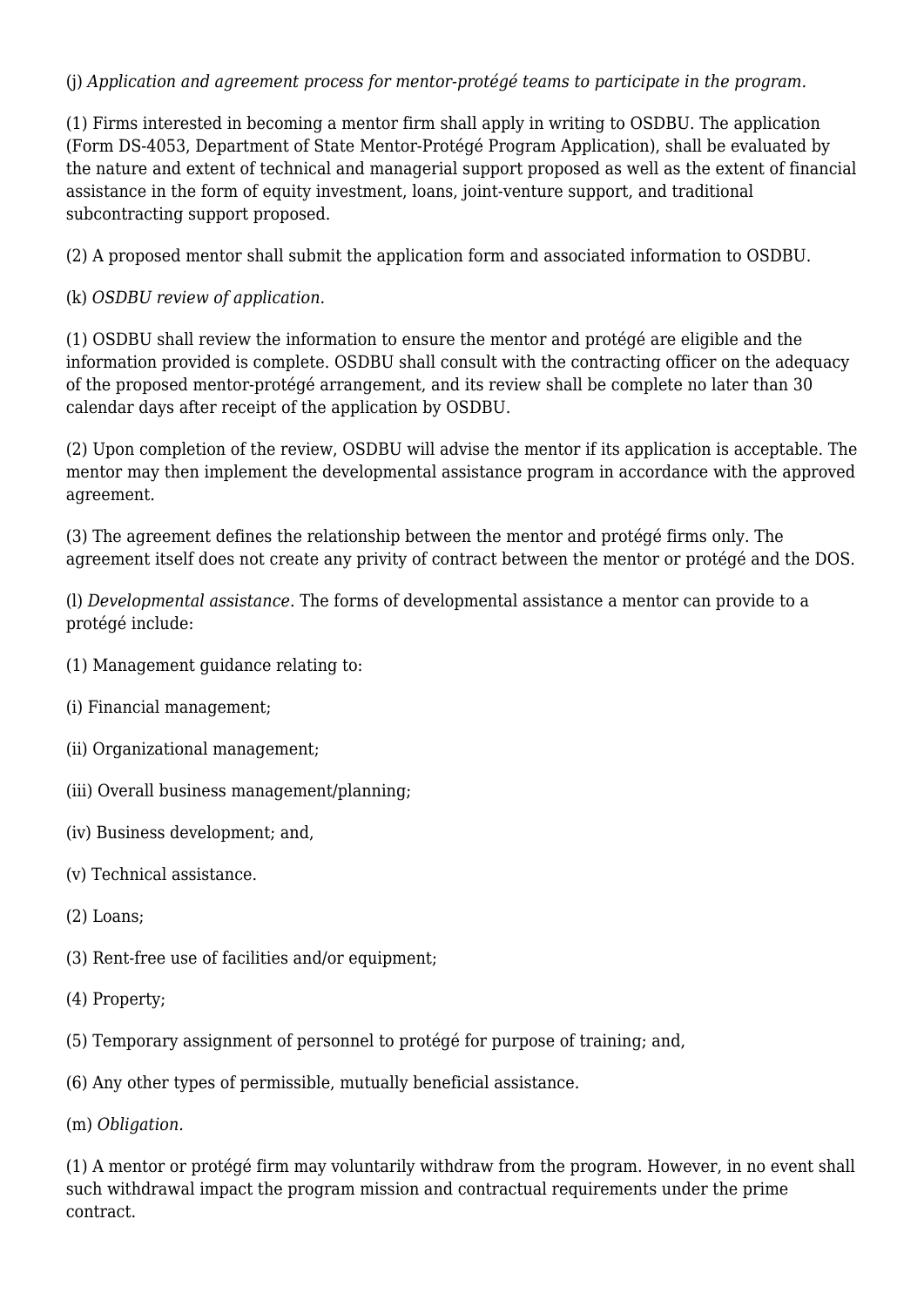(2) Mentor and protégé firms shall submit to OSDBU annual reports on program progress of the mentor-protégé agreements. Large business mentors may submit these reports as part of their SB, HUBZone, SDB, WOSB, VOSB, and SDVOSB plan submission in accordance with the due date on the SF-295. DOS shall consider the following in evaluating these reports:

(i) Specific actions taken by the contractor, during the evaluation period, to increase the participation of protégés as suppliers to the U.S. Government and to commercial entities;

(ii) Specific actions taken by the mentor, during the evaluation period, to develop the technical and corporate administrative expertise of a protégé as defined in the agreement;

(iii) To what extent the protégé has met the developmental objectives in the agreement; and,

(iv) To what extent the mentor firm's participation in the Mentor-Protégé Program resulted in the protégé receiving contract(s) and subcontract(s) from private firms and agencies other than the DOS.

(3) The DOS OSDBU shall submit the annual reports to the cognizant contracting officer regarding participating prime contractor(s) performance in the program.

(4) Mentor and protégé firms shall submit an evaluation to the OSDBU at the conclusion of the mutually agreed upon program period, the conclusion of the contract, or the voluntary withdrawal by either party from the program, whichever comes first.

(n) *Internal controls.*

(1) OSDBU shall oversee the program and shall work with the cognizant contracting officer to achieve program objectives.

(2) DOS may rescind approval of an existing Mentor-Protégé agreement if it determines that such an action is in the Department's best interest. The rescission shall be in writing and sent to the mentor and protégé firms after approval by the OSDBU Operations Director. Rescission of an agreement does not change the terms of the subcontract between the mentor and the protégé or the prime contractor's obligations under its subcontracting plan.

(o) *Solicitation provision and contract clause.*

(1) The contracting officer shall insert the provision at 652.219-72, Department of State Mentor-Protégé Program, in all unrestricted solicitations exceeding \$650,000 (\$1,500,000 for construction) that offer subcontracting opportunities.

(2) The contracting officer shall insert the clause at DOSAR 652.219-73, Mentor Requirements and Evaluation, in all contracts where the prime contractor has signed a Mentor-Protégé Agreement with the Department of State.

# **Subpart 619.4 - Cooperation with the Small Business Administration**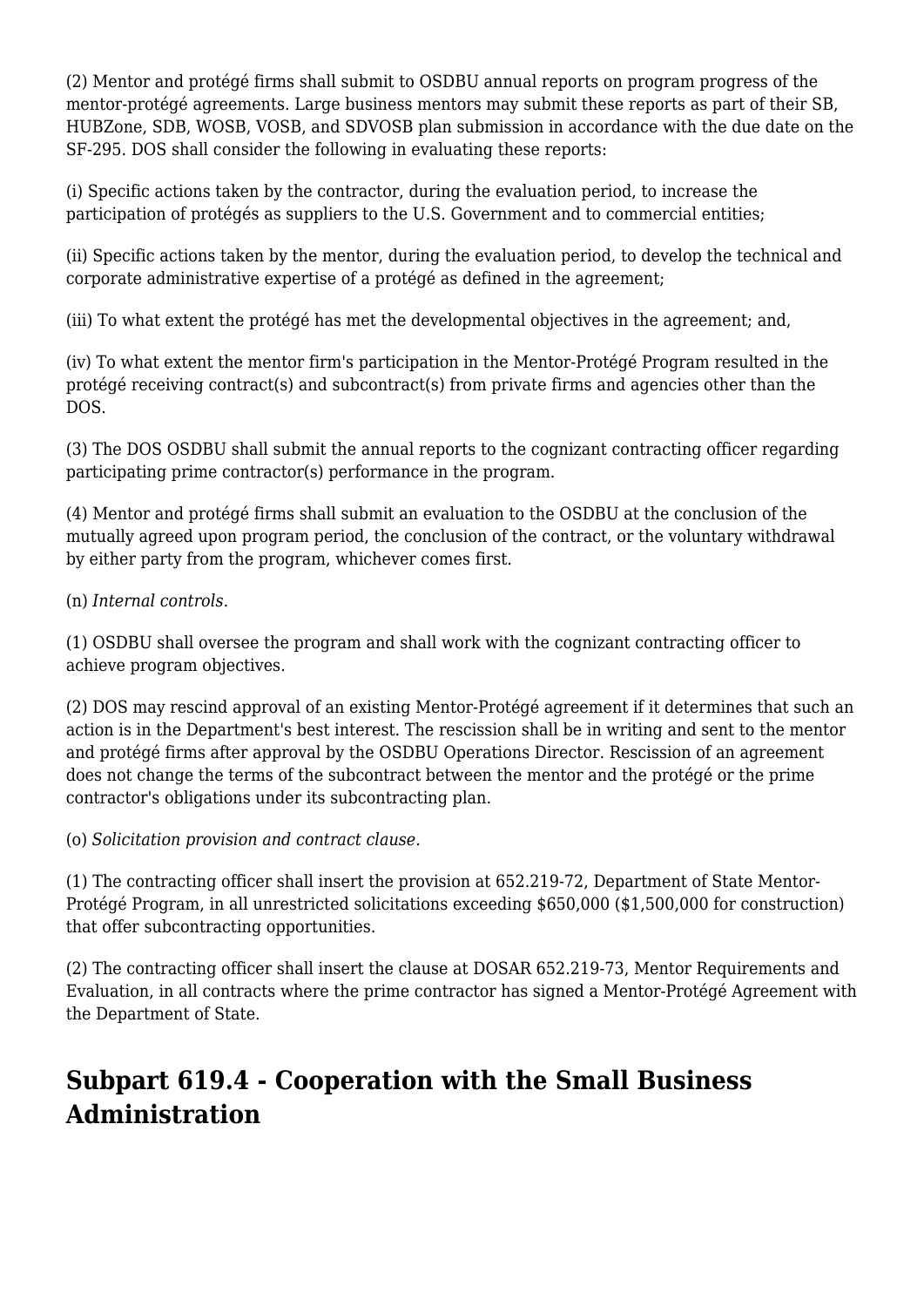### **619.402 Small Business Administration procurement center representatives.**

### **619.402-70 DOS designee.**

Where the FAR requires action by a Small Business Administration procurement center representative, but one has not been assigned to the DOS contracting activity, the OSDBU Operations Director shall perform the action so required.

### **Subpart 619.5 - Set-Asides for Small Business**

### **619.501 General.**

(c) Contracting officers shall use Department of State Form DS-1910, Small Business Review - Actions Above the Simplified Acquisition Threshold, to document set-aside decisions.

### **619.505 Rejecting Small Business Administration recommendations.**

The Procurement Executive is the agency head for the purposes of FAR 19.505.

### **619.506 Withdrawing or modifying set asides.**

(b) The Procurement Executive shall resolve disagreements between the OSDBU Operations Director and the contracting officer.

# **Subpart 619.6 - Certificates of Competency and Determinations of Responsibility**

### **619.602 Procedures.**

### **619.602-1 Referral.**

The contracting officer shall transmit to the OSDBU Operations Director concurrently with the submission to the appropriate SBA Regional Office, a copy of the documentation supporting the determination that a small business concern is not responsible, as required by FAR 19.602-1(a).

### **Subpart 619.7 - The Small Business Subcontracting Program**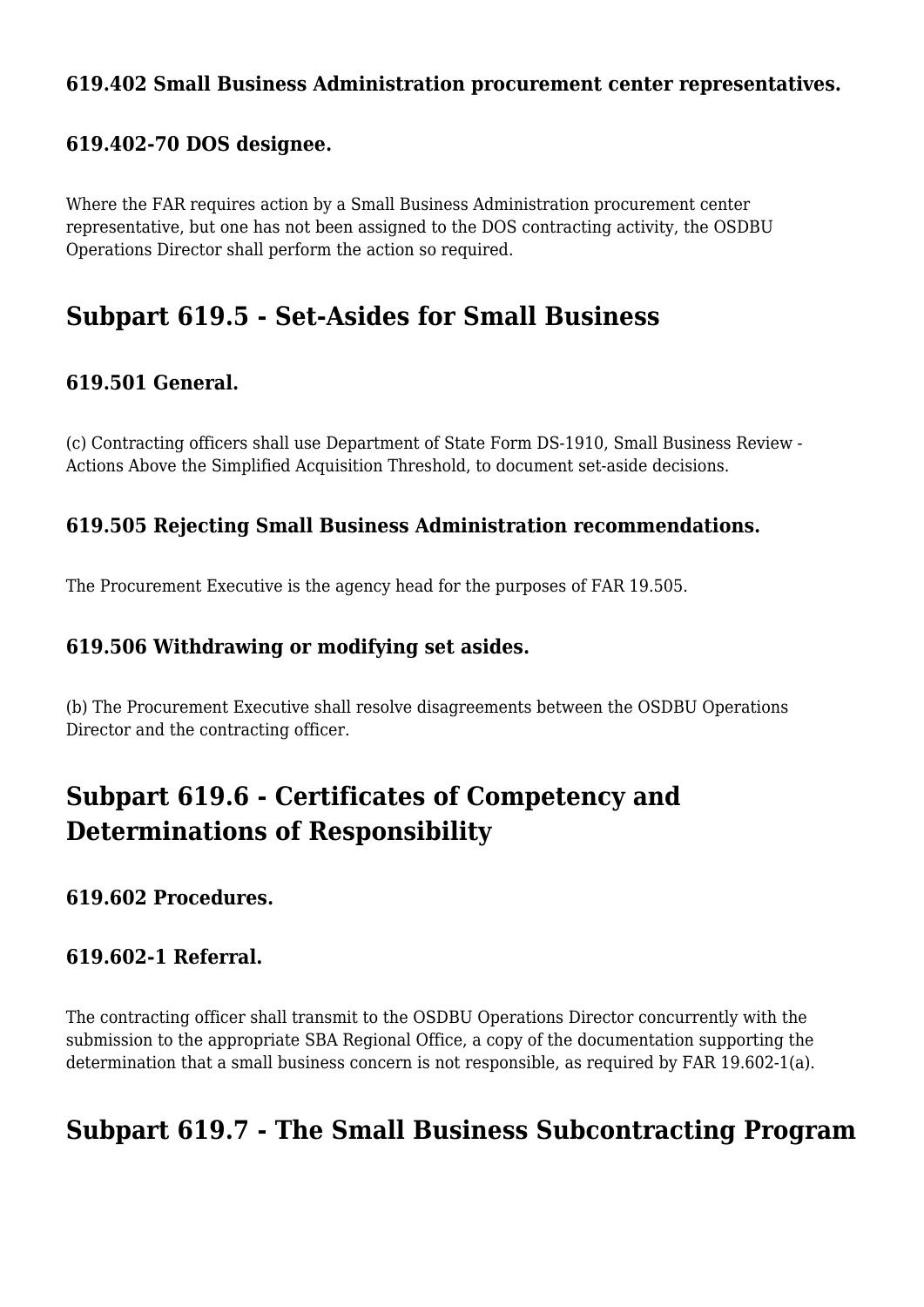### **619.705 Responsibilities of the contracting officer under the subcontracting assistance program.**

### **619.705-1 General support of the program.**

It is the Department's policy to incorporate its current fiscal year goals as negotiated with the SBA into all pertinent Department solicitations, in addition to the standard subcontract clauses. Incorporation of the goals does not require that large prime contractors must subcontract, but does require that to the extent they plan to subcontract, specific goals be established for doing business with small, small disadvantaged, women-owned small, HUBZone small, veteran-owned small, and service-disabled veteran-owned small business firms. Where funds are available, an incentive clause such as that found in FAR 52.219-10, Incentive Subcontracting Program, is encouraged.

### **619.705-3 Preparing the solicitation.**

To further promote the use of small, disadvantaged, women-owned small, HUBZone small, veteranowned small, and service-disabled veteran-owned small business firms by large prime contractors, contracting officers are encouraged to consider the adequacy of the subcontracting plans, and/or past performance in achieving negotiated subcontract goals, as part of the overall evaluation of the technical proposals.

### **619.705-4 Reviewing the subcontracting plan.**

OSDBU shall review subcontracting plans to determine if small, small disadvantaged, women-owned small, HUBZone small, veteran-owned small, and service-disabled veteran-owned small business concerns are afforded the maximum practicable opportunity to participate as subcontractors. OSDBU shall recommend to the contracting officer changes needed to subcontracting plans found to be deficient.

### **619.705-6 Postaward responsibilities of the contracting officer.**

### **619.705-6-70 Reporting responsibilities.**

(a) The contracting officer shall forward to the OSDBU Operations Director a copy of each subcontracting plan that was incorporated into a contract or contract modification. Each contracting activity shall maintain a list of its active prime contracts that contain subcontracting plans.

(b) Contracting officers shall collect subcontracting data from contractors required to establish subcontracting plans in support of small, small disadvantaged, women-owned small, HUBZone small, veteran-owned small, and service-disabled veteran-owned small business concerns. This data shall be collected annually and semiannually, using Standard Form 295, Summary Subcontracting Report, for the annual submissions, and Standard Form 294, Subcontracting Report for Individual Contracts, for the semiannual submissions. The head of the contracting activity shall forward these reports to the OSDBU Operations Director, not later than the 30th day of the month following the close of the reporting period.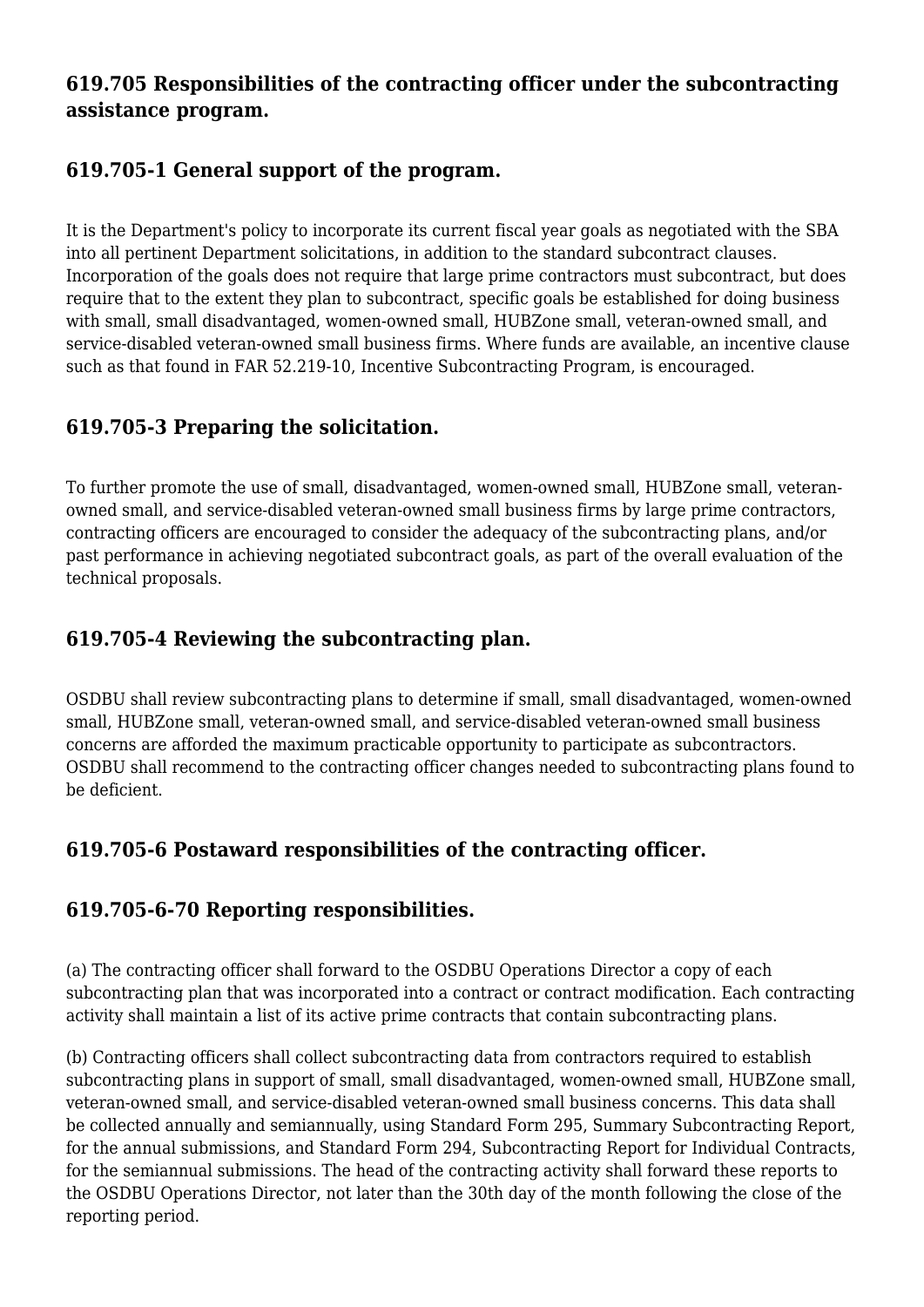### **619.708-70 Solicitation provisions and contract clauses.**

The contracting officer shall insert a provision substantially the same as the provision at 652.219-70, Department of State Subcontracting Goals, in solicitations whenever the clause at FAR 52.219-9, Small Business Subcontracting Plan, is used.

## **Subpart 619.8 - Contracting with the Small Business Administration (The 8(a) Program)**

Source: 64 FR 43624, Aug. 11, 1999, unless otherwise noted.

### **619.800 General.**

(d) Utilizing Memoranda of Understanding (MOUs), the SBA has delegated its authority to contract directly with program participants under Section 8(a) of the Small Business Act to the Senior Procurement Executives of various Federal contracting activities. The Department of State has signed an MOU with SBA, effective May 6, 1998. Under the MOU, a contract may be awarded directly to an 8(a) firm on either a sole source or competitive basis. The SBA reserves the right to withdraw any delegation issued as a result of an MOU; however, any such withdrawal shall have no effect on contracts currently awarded under the MOU.

### **619.803 Selecting acquisitions for the 8(a) program.**

### **619.803-70 Responsibilities of the Office of Small and Disadvantaged Business Utilization (A/SDBU).**

OSDBU shall review the capabilities of 8(a) concerns and disseminate that information to DOS program and contracting personnel. As necessary, OSDBU shall obtain from the SBA or 8(a) concerns supplemental information for DOS program and contracting personnel.

### **619.803-71 Simplified procedures for 8(a) acquisitions under MOUs.**

Contracting activities may use the simplified acquisition procedures of FAR part 13 and DOSAR part 613 to issue purchase orders or contracts, not exceeding \$150,000, to 8(a) participants. The \$150,000 limitation for use of FAR part 13 simplified acquisition procedures applies to the acquisition of both commercial and non-commercial items. The following applies to such acquisitions:

(a) Neither offering letters to, nor acceptance letters from, the SBA are required.

(b) The contracting activity shall use the System for Award Management (*<https://www.sam.gov>*) to establish that the selected 8(a) firm is a current program participant.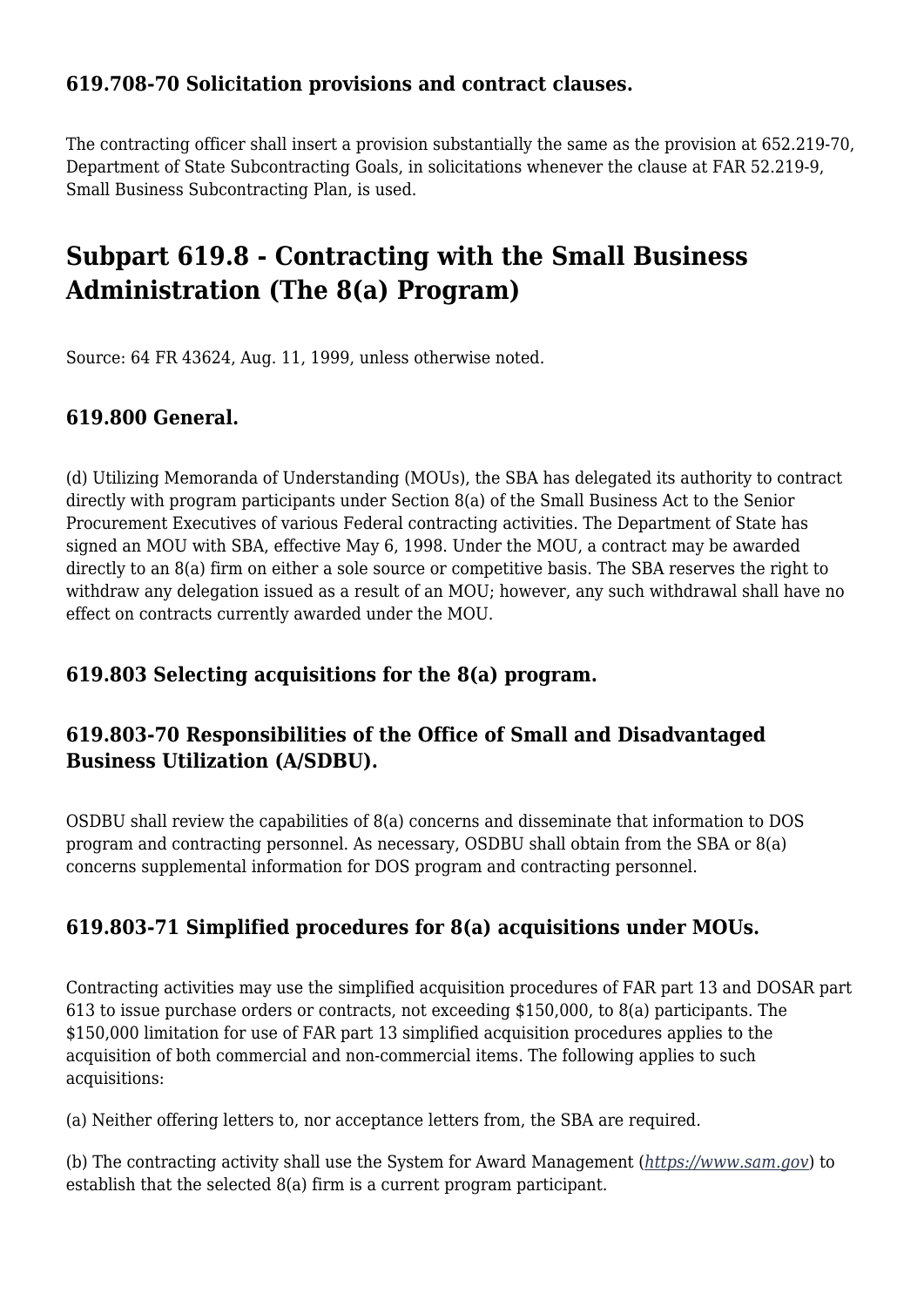(c) Once an 8(a) contractor has been identified, the agency contracting officer shall establish the price with the selected 8(a) contractor.

(d) The contracting officer shall issue the purchase order or contract directly to the 8(a) firm in accordance with the provisions of FAR part 13 and DOSAR part 613. The contracting officer shall insert FAR 52.219-14, Limitations on Subcontracting, and 652.219-71, Section 8(a) Direct Award, in all purchase orders and contracts awarded under this subsection. The contracting officer's title shall include the contracting activity, as follows: Contracting Officer for the Department of State [insert contracting activity]. In addition, in accordance with the MOU, OSDBU staff who have been issued limited contracting officer warrants for this purpose, shall sign the purchase order or contract as a third party.

(e) The contracting officer shall forward to the SBA District Office serving the 8(a) firm a copy of the purchase order or contract within five days after the order is issued.

### **619.804 Evaluation, offering, and acceptance.**

### **619.804-2 Agency offering.**

(a) When applicable, this notification shall identify that the offering is in accordance with the MOU identified in 619.800.

### **619.804-3 SBA acceptance.**

### **619.804-3-70 SBA Acceptance Under MOUs for Acquisitions Exceeding \$150,000.**

(a) The SBA's decision whether to accept the requirement shall be transmitted to the contracting agency in writing within five working days of receipt of the offer.

(b) The SBA may request, and the contracting agency may grant, an extension beyond the five-day limit.

(c) SBA's acceptance letter should be faxed or e-mailed to the offering contracting agency.

(d) If the offering contracting agency has not received an acceptance or rejection of the offering from SBA within five days of SBA's receipt of the offering letter, the contracting agency may assume that the requirement has been accepted and proceed with the acquisition.

(e) The contents of the acceptance letter shall be limited to the eligibility of the recommended 8(a) contractor.

### **619.805 Competitive 8(a).**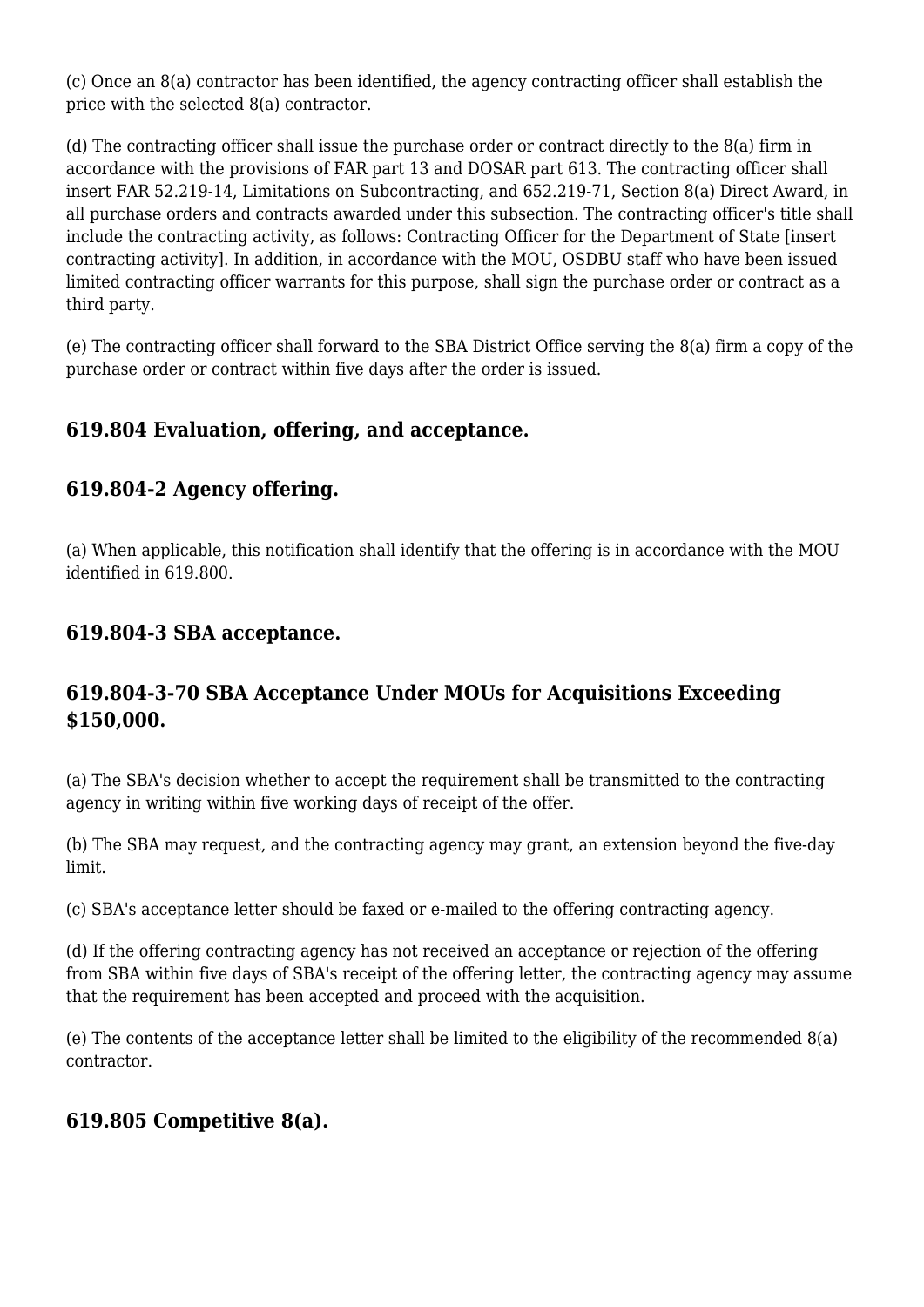### **619.805-2 Procedures.**

(a) 8(a) acquisitions may also be conducted using simplified acquisition procedures (see FAR part 13). The award process is significantly streamlined where an MOU is in place.

(b) For requirements exceeding \$150,000 processed under the MOU cited in 619.800, the contracting officer shall submit the name, address, and telephone number of the low offeror (in sealed bid acquisitions) or the apparent successful offeror (in negotiated acquisitions) to the SBA Business Opportunity Specialist at the field office servicing the identified 8(a) firm. The SBA shall determine the eligibility of the firm(s) and advise the contracting officer within two working days of the receipt of the request. If the firm is determined to be ineligible, the contracting officer shall submit information on the next low offeror or next apparent successful offeror, as applicable, to the cognizant SBA field office.

### **619.806 Pricing the 8(a) contract.**

(a) When required by FAR subpart 15.4, the contracting officer shall obtain certified cost or pricing data directly from the 8(a) contractor if the contract is being awarded under the MOU cited in 619.800.

### **619.808 Contract negotiation.**

### **619.808-1 Sole source.**

(a) If the acquisition is conducted under an MOU cited in 619.800, the 8(a) contractor is responsible for negotiating with the agency within the time established by the agency. If the 8(a) contractor does not negotiate within the established time and the agency cannot allow additional time, the agency may, after notification and approval by SBA, proceed with the acquisition from other sources.

(b) If the acquisition is conducted under an MOU cited in 619.800, the agency is delegated the authority to negotiate directly with the 8(a) participant; however, if requested by the 8(a) participant, the SBA may participate in the negotiations.

### **619.810 SBA appeals.**

(c) The Procurement Executive is the agency head for the purposes of FAR 19.810(c).

### **619.811 Preparing the contracts.**

### **619.811-1 Sole source.**

(d) If the award is to be made under an MOU cited in 619.800, the contract to be awarded by the contracting activity to the 8(a) firm shall be prepared in accordance with the contracting activity's normal procedures, given contract type and dollar amount, that the contracting activity would use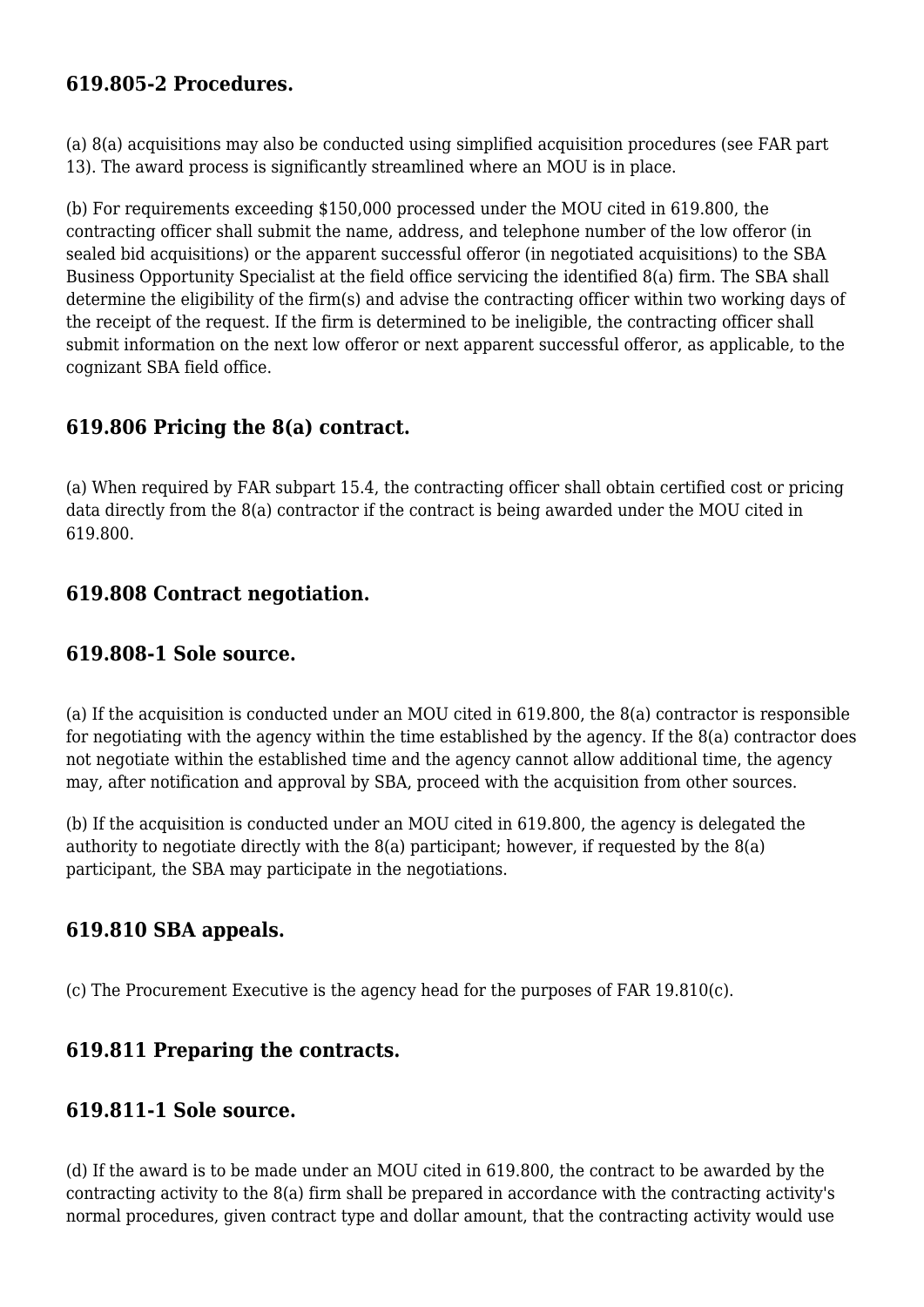for a similar, non-8(a) acquisition, except for the following:

(1) The award form shall cite 41 U.S.C. 3304(a)(5)or 10 U.S.C. 2304(c)(5), as appropriate, and 15 U.S.C. 637(a) as the authority for use of other than full and open competition.

(2) The contracting officer shall insert FAR 52.219-14, Limitations on Subcontracting, and 652.219-71, Section 8(a) Direct Awards.

(3) For acquisitions exceeding \$150,000, the contracting activity shall include SBA's requirement number on the award document.

(4) A single award document shall be used between the agency and the 8(a) contractor, *i.e.,* an SBA signature will not be required. The title of the agency contracting officer shall include the contracting activity, as follows: Contracting Officer for the Department of State [insert contracting activity]. In addition, in accordance with the MOU, OSDBU staff who have been issued limited contracting officer warrants for this purpose shall sign the contract as a third party. The 8(a) contractor's signature shall be placed on the award document as the prime contractor. The 8(a) contractor's name and address shall be placed in the "Awarded to" or "Contractor name" block on the appropriate form.

### **619.811-2 Competitive.**

(a) If the award is made under the delegation of 8(a) contracting authority, competitive contracts for 8(a) firms shall be prepared in accordance with the same standards as 8(a) sole source contracts. See 619.811-1.

(b) If the acquisition is conducted under the MOU cited in 619.800, the process for obtaining signatures shall be as specified in 619.811-1(d)(4).

### **619.811-3 Contract clauses.**

(d) The contracting officer shall insert the clause at FAR 52.219-18, Notification of Competition Limited to Eligible 8(a) Concerns, (Deviation), in competitive solicitations and contracts exceeding \$150,000 when the acquisition is processed under the MOU cited in 619.800.

(e) The contracting officer shall insert the clause at FAR 52.219-14, Limitations on Subcontracting, and 652.219-71, Section 8(a) Direct Awards, in all solicitations and contracts that are processed under the MOU cited at 619.800. The clauses at FAR 52.219-11, Special 8(a) Contract Conditions; 52.219-12, Special 8(a) Subcontract Conditions; and, 52.219-17, Section 8(a) Award, shall not be used.

### **619.812 Contract administration.**

(d) The head of the contracting activity is the agency head for the purposes of FAR 19.812(d). Awards under the MOU cited in 619.800 are subject to 15 U.S.C. 637(a)(21). These contracts contain the clause at 652.219-71, Section 8(a) Direct Awards, that requires the 8(a) contractor to notify the SBA and the contracting officer when ownership of the firm is being transferred.